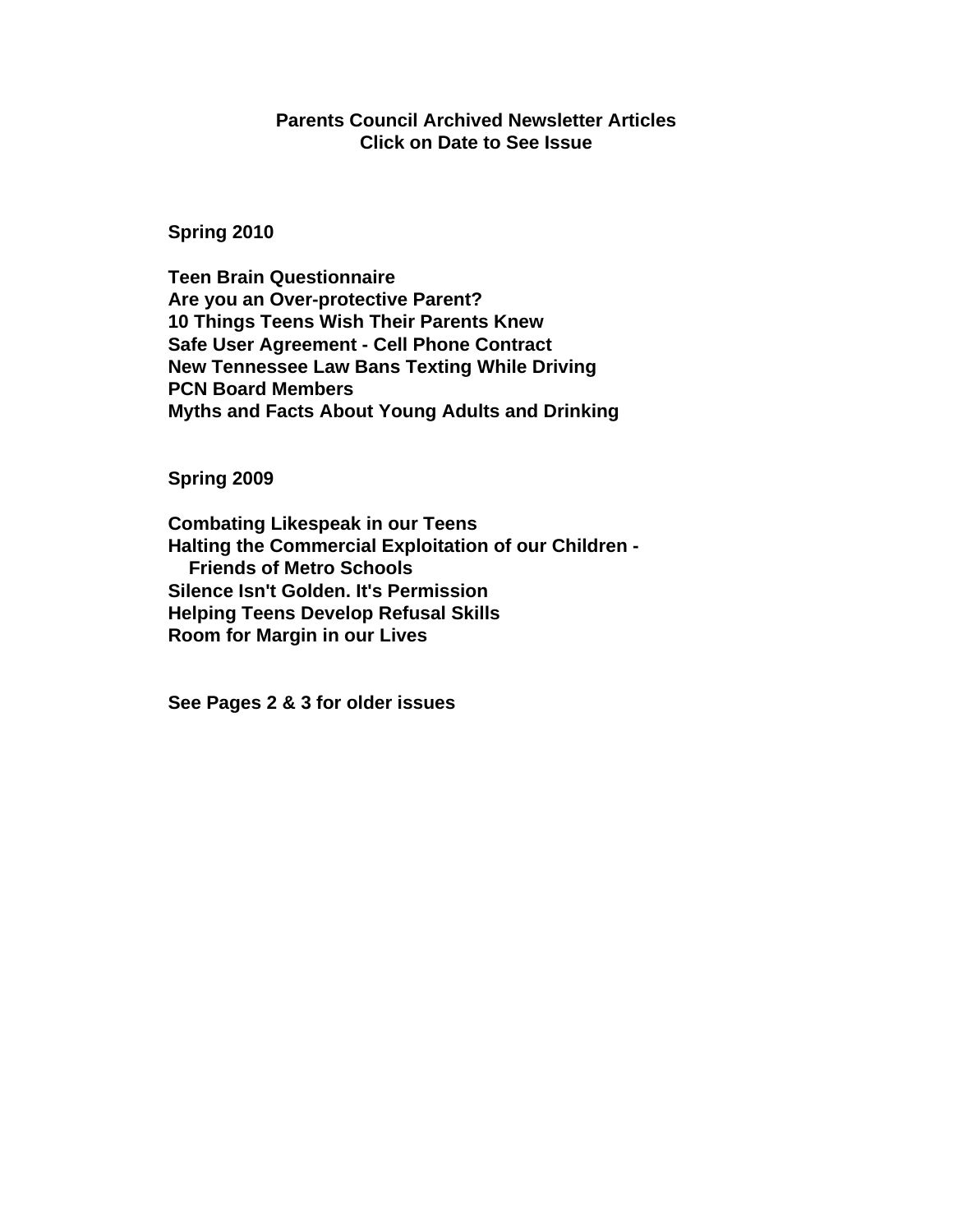# Parents Council Archived Newsletter Articles Click on Dates to See Issue

#### [Fall 2008 -](http://parentscouncilofnashville.org/newsletter_fall2008.pdf)

How Our Children Learn- determining your child's strengths and weaknesses How to Protect Your Computer- Safety Tips Super Mom Retires Her Cape The Choking Game

#### [Spring 2008 -](http://parentscouncilofnashville.org/newsletter_spring2008.pdf)

Goal Setting With Children: Motivating your child without nagging or directing Internet Etiquette for Kids (Internetiquette) Confessions of a Recovering Helicopter Parent Letting Kids Own their Successes and their Failures

#### [Fall 2007-](http://parentscouncilofnashville.org/newsletter_fall2007.pdf)

Youth and Happiness: How Sex, Money, Race, Family and Technology Affect the Current and Future Happiness of Americas Youth Drug and Violence Education Parents Guide to Online Acronyms How to Raise an Uncool Child

#### [Fall 2006](http://parentscouncilofnashville.org/newsletter_fall2006.pdf) –

10 Commandments of Parenting Teenage Moodiness or Clinical Depression? The Cat Years: While Children are Dogs, Teen-agers are Cats. Students, Substances, and Social Norms Cell Phone Etiquette Bullying: It's Hurting Our Kids

## [Spring 2006](http://parentscouncilofnashville.org/newsletter_spring2006.pdf)

Avoiding Civil Liability A Window into the "MySpace" Generation

Don't Just Survive…Thrive! Internet Safety Information

## [Spring 2005](http://parentscouncilofnashville.org/newsletter_spring2005.pdf)

The New SAT Shouldn't Create New Stress Designer Drugs and Generation X

# [Spring 2004-](http://parentscouncilofnashville.org/newsletter_spring2004.pdf)

Eating Disorders Living with (and through) Adolescence Finding a School for Your Child

## [Fall 2003 -](http://parentscouncilofnashville.org/newsletter_fall2003.pdf)

Depression in teens Risk Behaviors of Nashville's Youth: 2003 Balancing our Life Print Resources for Parents Why is Ecstasy So Popular Today? Jobs, Volunteer Work, and Babysitting